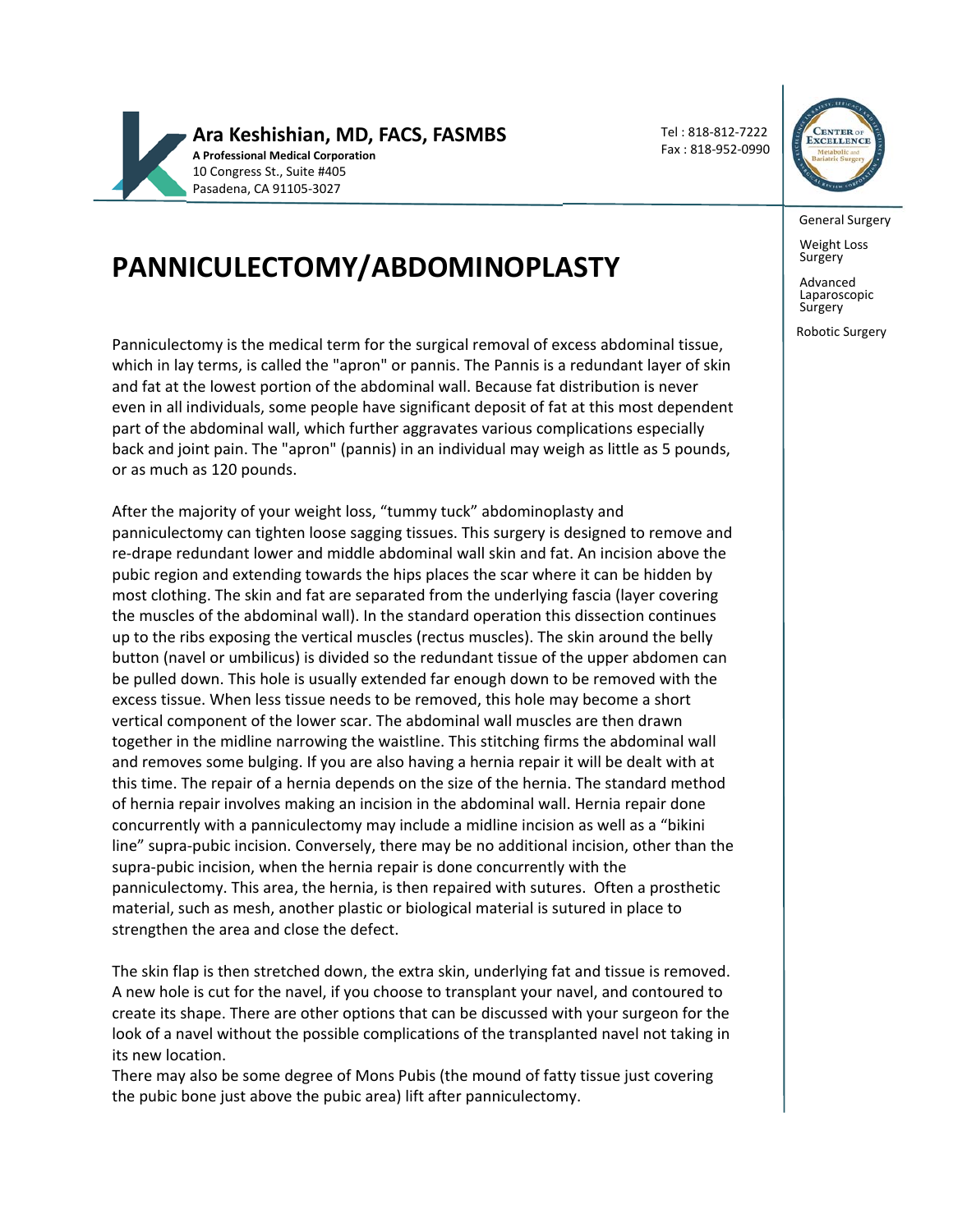The tissues are then sewn into place. Special tape strips may further align the skin. Temporary drain tube(s) are placed to remove fluid from under the flap. If present, you will be shown how to record the output from these drains. Dressings applied usually include one around the new navel and one over the main incision. You will be wearing an elastic garment around your abdomen. You will need to wear this support garment for about six weeks after the surgery. It helps to decrease swelling and promotes healing in the area. Complete abdominoplasty and panniculectomy usually takes two to three hours, depending on the extent of work required.

Lost skin elasticity in older patients, which frequently occurs with slight obesity, can also be improved. Women planning future pregnancies should consider waiting. The muscles tightened during abdominoplasty can separate again during pregnancy. Skin restretched may again not return to normal proportions. Previous abdominal scars need to be evaluated during an in office examination to see if they might affect possible surgery. Prominent abdominal contour scars like those sometimes seen after Caesarian delivery and other surgery can be removed or improved.

Abdominoplasty and panniculectomy improves back pain, joint pain, skin infections and can enhance your appearance and your self‐confidence. It will not necessarily change your looks to match your ideal or cause other people to treat your differently. Think carefully about what this surgery has to offer. Reasonable expectations are essential to a happy outcome.

#### **Planning your surgery:**

You should come to the office prepared for an extensive consultation. Dr. Keshishian will need to learn about your medical history, problems, surgeries and current medications. Prior surgeries are important to tell your surgeon about. You will need to help Dr. Keshishian understand what bothers you regarding your appearance and health issues. Redundant skin and adherent scars are a dynamic problem. While standing Dr. Keshishian will need to see how the skin drapes, where the extra tissue is located, check for hernias, and examine your scars. Dr. Keshishian will then discuss what surgery has to offer and the several different surgeries possible depending on the anatomical defect and the nature of your tissues. Dr. Keshishian will then recommend what method of surgical sculpting is best suited for your problem and then discuss the risks, benefits and alternate methods of care. Understanding the benefits and limitations of surgery helps with realistic expectations.

The office examination permits an appropriate examination of the problem. At the time of your evaluation copies of the following to help us better understand your needs. Dr. Keshishian may ask for additional tests prior to surgery

- Prior operative reports
- Actual x-ray films (not just the
- reports)
- Doctor's office notes
- Laboratory results
- Photographs before surgery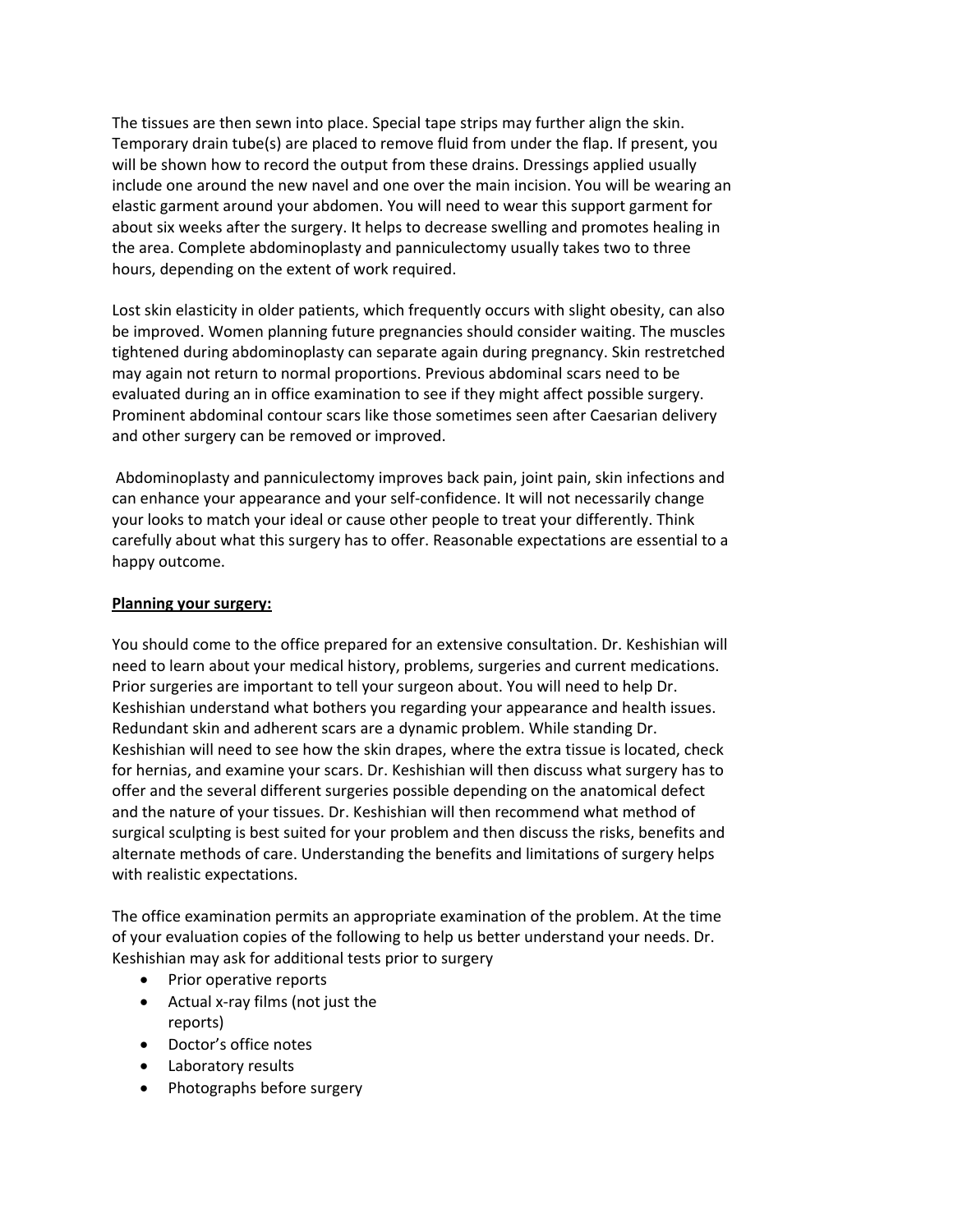## **How to prepare for this procedure?**

Your doctor will give you specific instructions to prepare for surgery but here are some general guidelines:

- Avoid aspirin, any aspirin containing medication or any other non‐steroidal anti‐ inflammatories (NSAID), such as Motrin, Advil, etc. for two weeks prior to treatment. Because aspirin thins the blood, it can interfere with normal blood clotting and increase the risk of bleeding and bruising 10 days prior to surgery.
- Smoking inhibits the healing process, so stop smoking at least 6 weeks before your procedure and if you start again, make sure it is after you are completely healed.
- Avoid drinking alcohol a few days before your surgery.
- Follow any fasting instructions the night before and morning of your surgery. Your doctor may insist on an empty stomach depending on the type of anesthesia. Surgery may be delayed or postponed if instructions are not followed.
- You must arrange for someone to bring you home and to help you out for at least 24 hours after surgery.

Be sure to raise any questions or concerns that you may have about the safety of the procedure during your consultation.

## **Recovery**

Although you may not be able to stand perfectly straight at first, you will be encouraged to get out of bed soon after surgery to promote blood circulation. In this early phase of healing, straining, bending and lifting should be avoided. Everyone heals at a different rate, however, you can expect that your recovery will follow this general time line: Your hospital stay will be one day. Your surgeon may need you to stay in the immediate area to maintain continuity of care for you and your fresh incision. **Call the office immediately with any unusual symptoms or concerns. 818‐812‐7222 or 800‐816‐6647**

| <b>Within the first week</b>                                                                                                                                                                                                                                                                                      | <b>After several weeks</b>                                                                                                                                                                                                                                                                                                                                                                                  | <b>After a few months</b>                                                                                                                                                                                                                                                                                                                                                                             |
|-------------------------------------------------------------------------------------------------------------------------------------------------------------------------------------------------------------------------------------------------------------------------------------------------------------------|-------------------------------------------------------------------------------------------------------------------------------------------------------------------------------------------------------------------------------------------------------------------------------------------------------------------------------------------------------------------------------------------------------------|-------------------------------------------------------------------------------------------------------------------------------------------------------------------------------------------------------------------------------------------------------------------------------------------------------------------------------------------------------------------------------------------------------|
| It may be difficult to<br>stand perfectly<br>straight. That's ok,<br>don't force anything<br>Bruising and swelling<br>may reach its peak.<br>There may be<br>٠<br>drainage from the<br>incision sites as well<br>as into the drains.<br>Call the office with<br>any changes to your<br>incisions and<br>symptoms. | Drains are usually<br>removed between 1-2<br>weeks (if applicable).<br>You will no longer<br>need to wear the<br>support garment after<br>6 weeks.<br>You may gradually<br>increase your activity<br>and exercise.<br>You may return to<br>non-strenuous work<br>(typically within the<br>first 10 days)<br>Bruising and welling<br>will continue to<br>subside and you'll<br>begin to see your<br>results. | You'll see a more<br>accurate picture of<br>the final results.<br>Feelings of numbness<br>or tightness will<br>disappear. Your<br>incision line may<br>begin to fade from its<br>reddish color (full<br>fading may take a<br>year or more)<br>In the months following<br>surgery, it's important to<br>treat your healing skin with<br>extra care-that means<br>avoiding sun exposure<br>and smoking. |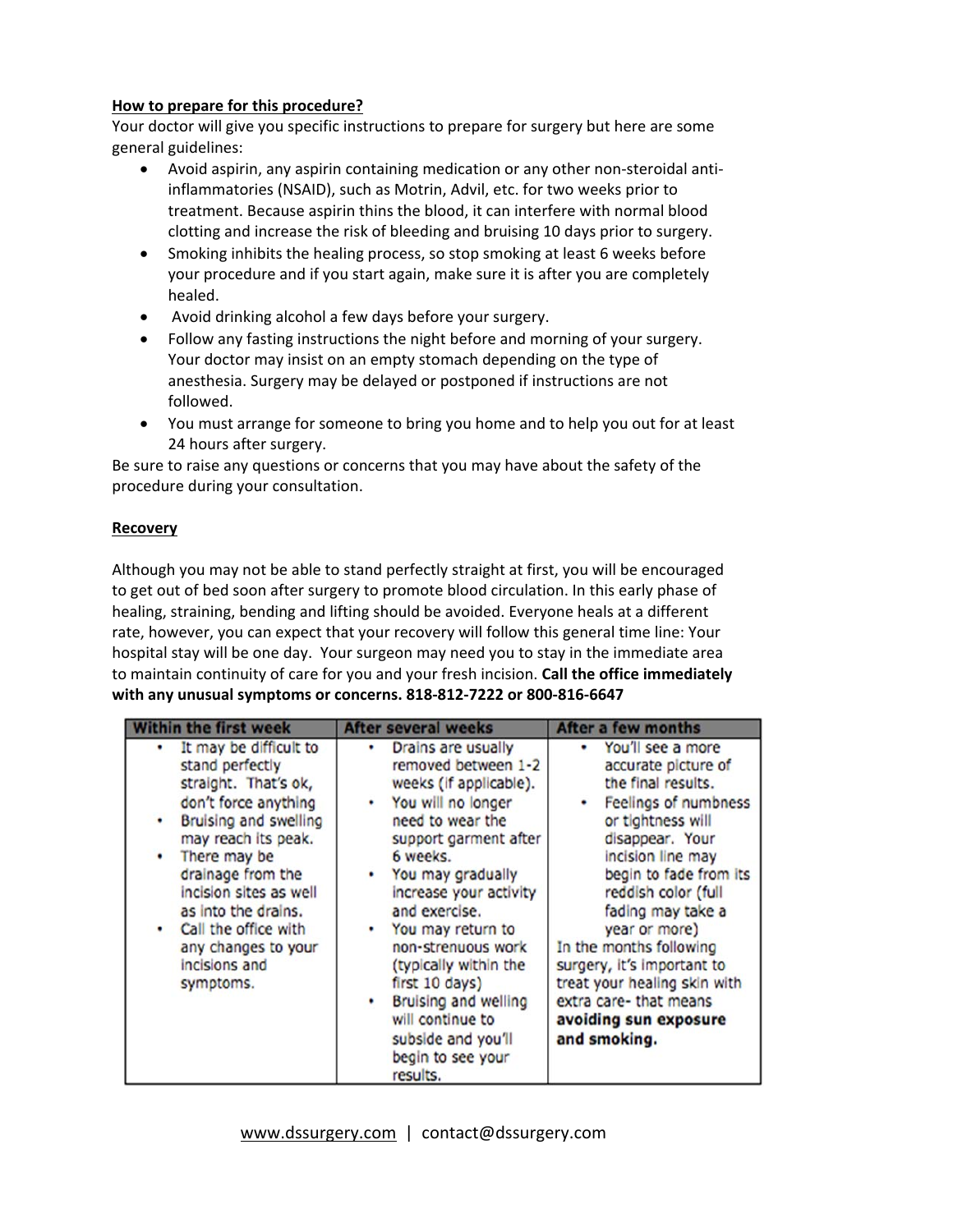#### **COMPLICATIONS:**

This like any other major surgery can result in some major or minor complications in spite of all the precautions taken.

PAIN: Pain; by itself is not a complication but an expected event from surgical trauma, which is experienced differently depending among other things on ones threshold for pain. With an abdominal panniculectomy, the length of your surgical incision depends on the amount of tissue needing to be removed. The length of your incision may reflect the amount of pain and decrease your ability to move. Post-operatively, you are provided with the PCA pump until a point when pain pills or shots will control your pain.

SEROMA (DRAINAGE): Surgery on fat tissue creates trauma, and along with old blood in the area, the body reacts by producing body fluid, which further mixes with irrigation fluid used to wash clean the raw tissue surface during surgery. This collection in the wound is called seroma. In anticipation of seroma, two to four drainage tubes may be placed on either side of the abdominal panniculectomy wound, and usually removed when the output is scant and non-bloody. Most wounds remain swollen for up to 4 weeks. This usually goes down as the body absorbs the remaining body fluid. However, sometimes the rate of fluid production exceeds the rate of absorption resulting in body fluid drainage through the surgical incision. The quantity of drainage at times can be voluminous, and should that occur, please do not panic, but call the office immediately. This problem does not necessarily signify acute bleeding or infection but needs to be appropriately addressed. Additional information regarding Seroma on the blog https://www.dssurgery.com/seroma/

WOUND SEPARATION / DEHISCENCE: This may occur up to four weeks following surgery for various reasons, but more commonly as a result of unequal tension along the incision following a sudden change in body position ‐ as may occur during lifting, pulling or pushing action or when adopting a sitting or standing position. It is therefore recommended that you refrain from any physical activities that may endanger your wound healing, including: avoid lifting more than 15 pounds for six weeks, driving for 3 weeks and sex for 6 weeks.

BLEEDING: This may occur in 1‐3 percent of cases in spite of the time we spend in controlling every exposed blood vessel. When this occurs following surgery, you may require observation or blood transfusion, or another surgery to explore the wound and control the bleeding.

INFECTION: Wound infections can develop due to the large incision area. In anticipation of this problem, patients are sent home with antibiotics for at least 10 days. Infected wounds may require daily cleansing and packing with gauze dressings along with additional antibiotics and more frequent office visits.

SKIN BREAK DOWN: In rare occasions you may have sloughing off of part of the wound especially if there is a nearby scar from pervious abdominal surgery, hereby compromising blood flow to surrounding tissues. This may be managed with daily wound care, and rarely will require skin grafting. Finally, as hard as we try to preserve the umbilicus (belly‐button) you may lose that during surgery or it may slough off subsequently if blood supply is not enough to sustain it. This may happen if there is an associated umbilical hernia, or scar tissue from previous surgery around the umbilicus,

www.dssurgery.com | contact@dssurgery.com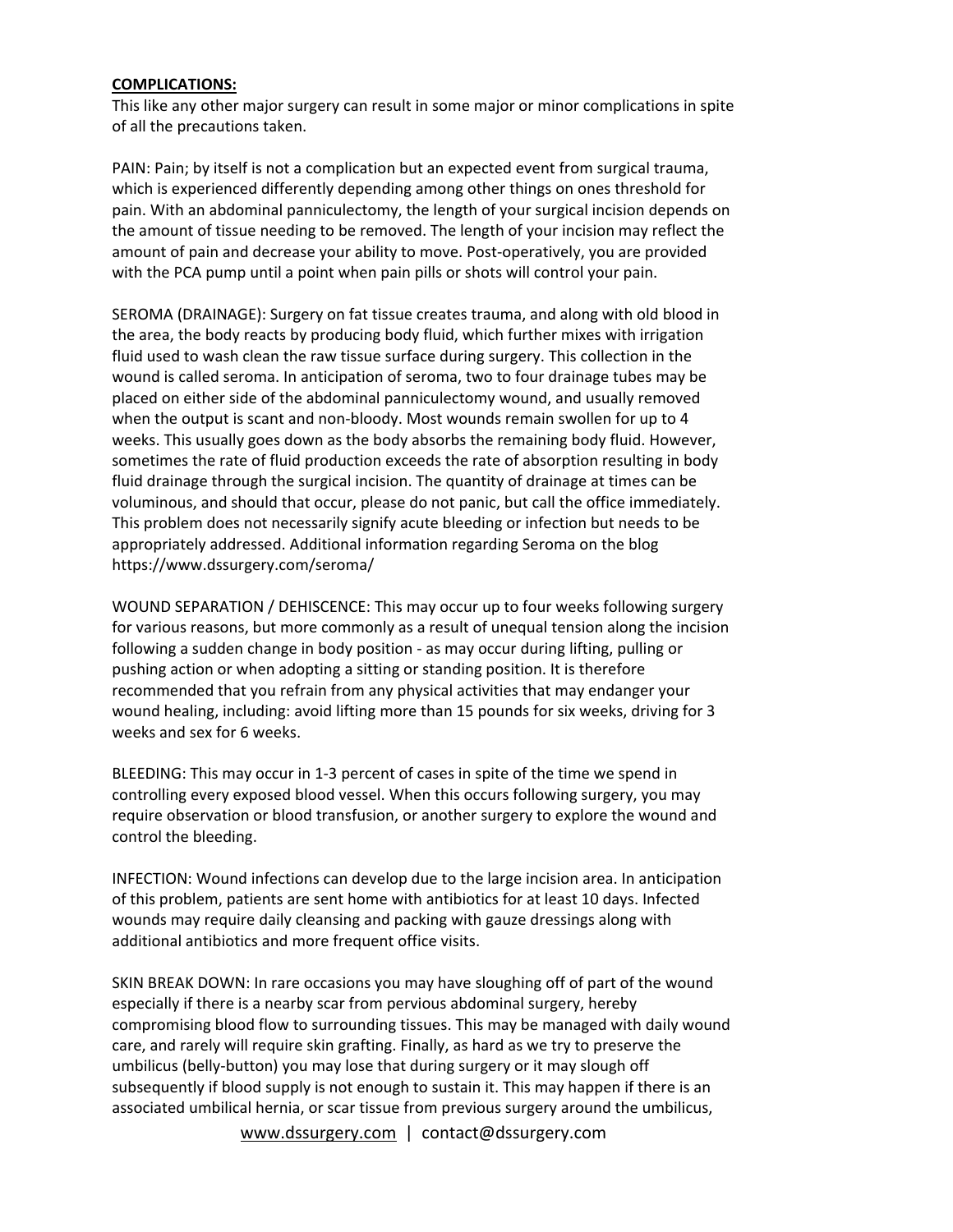which limits its blood supply. Preserving an umbilicus with poor blood supply due to associated hernia or scar tissue exposes the patient to more serious wound infection.

NUMBNESS / DYSESTHESIA: Because the nerves cut during surgery may not heal back exactly to their original form, they recover at different rates and some may not recover, leaving areas of decreased sensation and those of exquisite sensation even to the slightest touch. It takes up to six to eighteen months for nerves to show appreciable recovery.

FIRMNESS/PUCKERING/ASYMMETRY: After the procedure you may have or develop asymmetry or unevenness of incisional line. A symmetrical body appearance may not result. Factors such as skin tone, fatty deposits, bony prominence, and muscle tone may contribute to normal asymmetry in body features. Skin scarring or puckering; Scars may be unattractive and of different color than the surrounding skin. You may develop firmness to the area due to scarring or fat necrosis.

BLOOD CLOTS: Blood clots (deep vein thrombosis) can occur after the abdominal panniculectomy, just as in any other major surgery. The most common symptom is pain in the calf muscles or groin that worsens with passive movement and should not be ignored. The

major concern is when the blood clot in the lower legs travel to the lungs (pulmonary embolism), which can be dangerous. Notify your nurse or call our office as soon as you notice a persistent pain in your calf so that the doctor can evaluate you immediately and order the necessary test. If the test demonstrates blood clots in the leg veins you may require blood thinners and this may prolong your hospital stay by about 3 days. Bloods clots can occur up to a month following surgery especially after a prolonged sitting position. Therefore, continue to move your legs and to ambulate as much as you can.

## GENERAL SURGICAL RISKS:

- Surgical anesthesia ‐ both local and general anesthesia involve risk. There is the possibility of complications, injury, and even death from all forms of surgical anesthesia or sedation.
- Deep Vein Thrombosis
- Pulmonary complications- Pulmonary complications may occur secondarily to either blood clots (pulmonary emboli) or partial collapse of the lungs after general anesthesia. Should either of these complications occur, you might require hospitalization and additional treatments. Pulmonary emboli can be life threatening or fatal in some circumstances.
	- o Pneumonia
	- o Atelectasis; blocked or collapsed airways
- Stroke
- Urinary Tract Infection